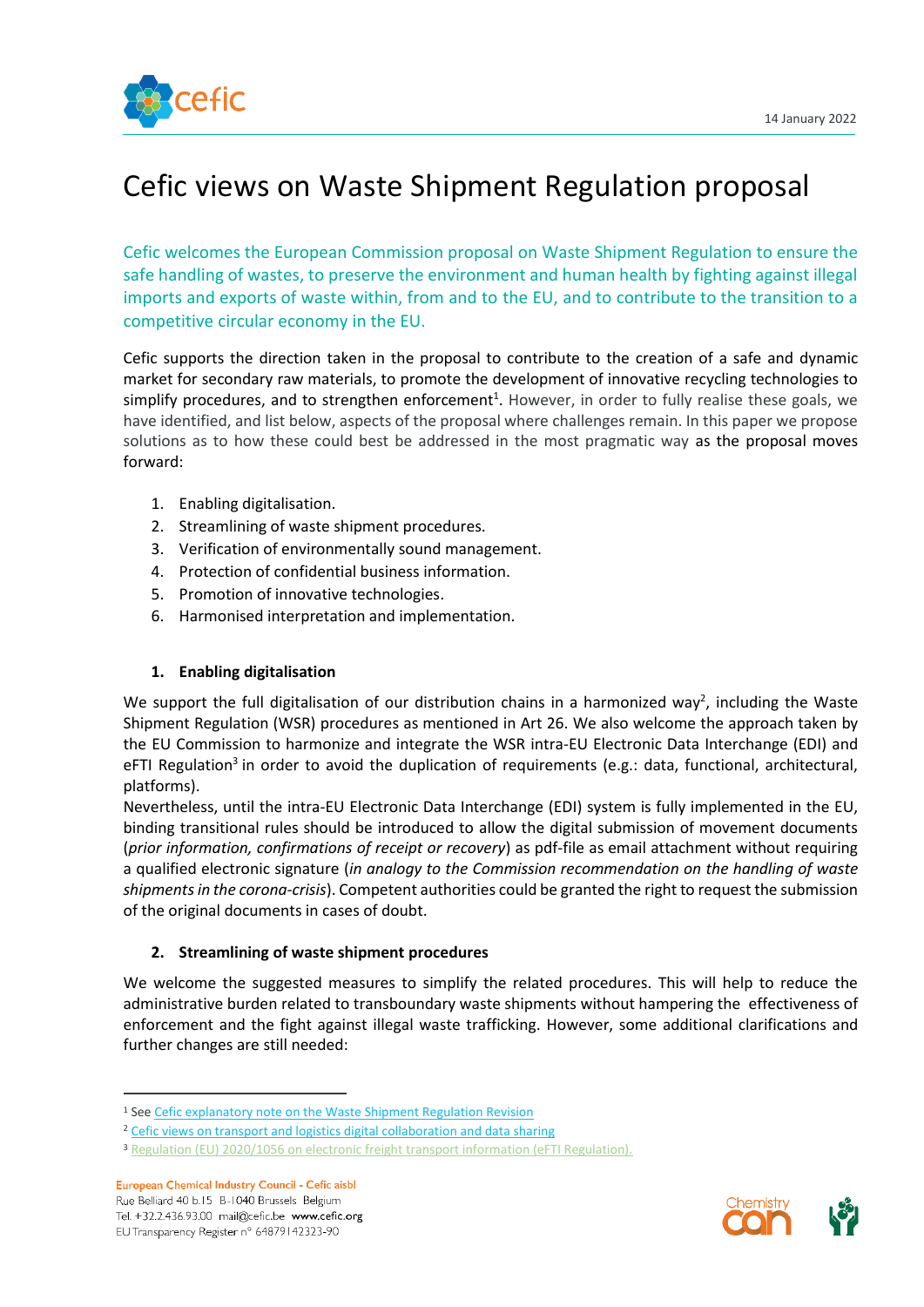- The Art 14 proposal for a delegated act on the harmonized criteria for pre-consented facility status is a step in the right direction. However, we consider it vital that a pre-consent issued by one MS is recognized by all other MS to enable the effective and efficient operation of the internal market. Art 14 allows the competent authorities to shorten the period of validity to less than three years in duly justified cases. These duly justified cases should be further specified.
- In Art 16 although it is appreciated that once consent to a shipment has been given, the time required to notify the actual shipment date and complete the movement document to the extent possible has been reduced to 1 working day, this provision causes additional administration burden without a practical benefit for the control of waste. We would therefore propose the complete removal of the requirement to pre-notify movement of waste (Art 16(2)).
- With regards to Annex II part  $3<sup>4</sup>$ , standardized requirements by competent authorities should apply for the shipment of waste across the EU. This harmonised application of the requirements could be promoted by an EU guidance document. Currently, the requirements concerning the nature and extent of the listed documents differs significantly between competent authorities. This leads to delays, an additional burden for companies and hampers the level playing field.
- Some issues could be solved if the English documents were accepted by all Member States (Art 27). Quite often authorities still require the translation of documents into their own official language. This causes additional costs and extends the processing time. Furthermore, nuances and exact meaning may get lost in translation.
- We welcome requirements under Art 7 on the financial guarantee or equivalent insurance. However, it should be ensured that the calculation method to be developed through delegated acts should be as simple as possible to reduce the administrative burden. For specific nonhazardous waste, e.g. mixed plastic waste, the non-hazardous nature of the waste should be considered in the calculation.

## **3. Verification of environmentally sound management (ESM)**

Although we fully support the enforcement and prevention of illegal export of waste, it remains unclear how Art 43 will be implemented. According to this provision, external audits should be carried out to ensure the facilities are treating waste in an environmentally sound manner. To realise such an approach, a number of challenges will need to be addressed:

- Currently there is no ESM standard for facilities to be assessed against. The criteria to assess whether the waste is treated in an environmentally sound manner need to be clarified to ensure consistency of assessment. Since this approach applies to countries outside the EU, an ISO Standard would seem most appropriate to ensure harmonized implementation and interpretation. As a minimum this should be implemented where there is no agreement in place as per Art 43(8). The EU should enter into agreements according to Art 43 (8) with countries where waste is treated in an environmentally sound manner as quickly as possible (e. g. Switzerland, Great Britain, United States).
- If a facility receives waste from multiple exporters/notifiers and each exporter would be required to conduct an independent audit this would take up significant resources in the receiving facility which would be constantly under assessment by third parties. It may be more workable if the

<sup>4</sup> Annex II part 3 lists the additional information and documentation that may be requested by the competent authorities when examining an application.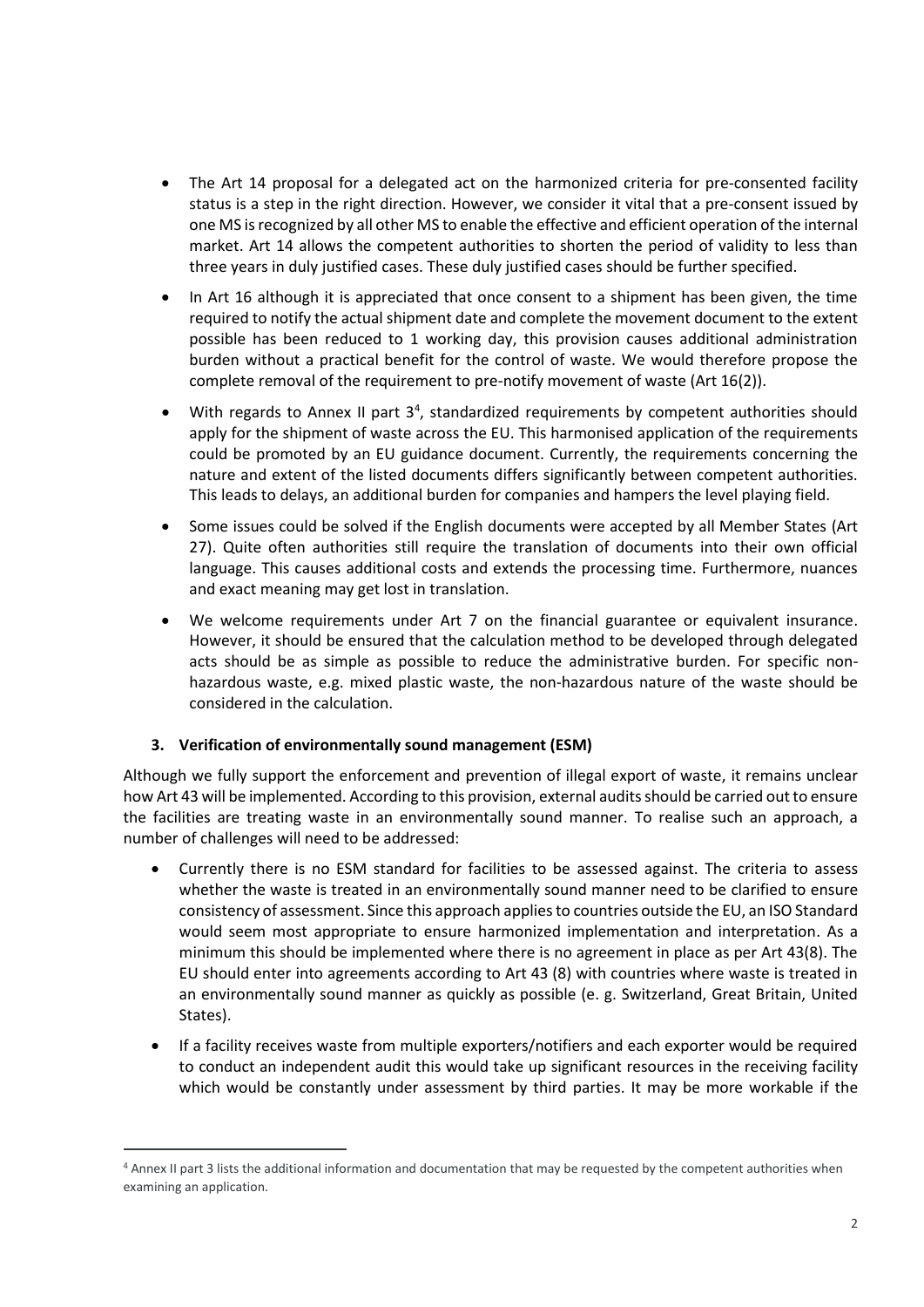recipient facility commissions the assessment once only and then provides the results to each notifier.

• To avoid potential bottle necks, it needs to be considered how the results of the assessment performed by the external auditor of the facility can be made accessible to any other party intending to export waste to the audited facility. The EU should consider the establishment of a central register of audited facilities.

## **4. Protection of confidential business information**

We support the protection of confidential business information, as prescribed in Art 21.

#### **5. Promotion of innovative technologies**

In order to enable the uptake of innovative technologies, additional actions are needed to maximise their contribution to the Community and ensure their implementation is as effective as possible.

• We welcome the changes proposed to the Art 4 and we would welcome the clarification of paragraph 4b regarding which of the competent authorities should agree on the amount of waste to be shipped for experimental treatment trials. To improve the efficiency of the shipment process, only the competent authorities for dispatch and destination should agree on the amount of waste.

Concerning plastic waste specifically:

- The combination of Art  $4(2)(c)$  and Annex IIIA (4) needs to be considered as it appears to limit the use of code EU3011 to waste consisting of a combination of wastes that each formerly consisted almost exclusively of single, specified polymer. If so – then innovative techniques to treat mixed plastics not covered by this definition (e.g. including waste as a feedstock for chemical recycling technologies) will be subject to additional cost and administrative burdens.
- According to the proposal, mixtures of plastic wastes as specified under 4.) in Annex IIIA that are destined for recycling should be subject to the general information requirements only. It should be clarified that shipments destined for chemical recycling will remain within the scope of this derogation and will be subject to the general information requirements in the future (and therefore not requiring a prior informed consent (PIC) procedure).
- Concerning Annex III (EU3011): the Commission will be empowered to adopt delegated acts and establish criteria, such as contamination thresholds, on the basis of which certain wastes shall be required to follow the general notification procedure (Green List) or the Prior Informed Consent procedure (Amber List). We are concerned that setting too ambitious contamination levels could mean that even the plastic waste that is currently on the "green list" i.e. almost exclusively consisting of one polymer, almost free from contamination might be considered as too contaminated and be moved to the "amber list". (For example, we have received signals of a 2% tolerance considered for B3011 and 6% tolerance for EU3011.) We believe this could increase administrative burden and not be in line with the Commission's stated objective to improve the functioning of the EU internal market for waste for recycling**.** The contamination threshold could be relevant for both chemical recycling and other recycling technologies such as solvent-based and mechanical recycling.

#### **6. Harmonised interpretation and implementation of WSR**

Although we agree that a guidance for the harmonised interpretation and implementation of WSR is needed to ensure the level playing field in the establishment of the circular model for waste, the WSR is